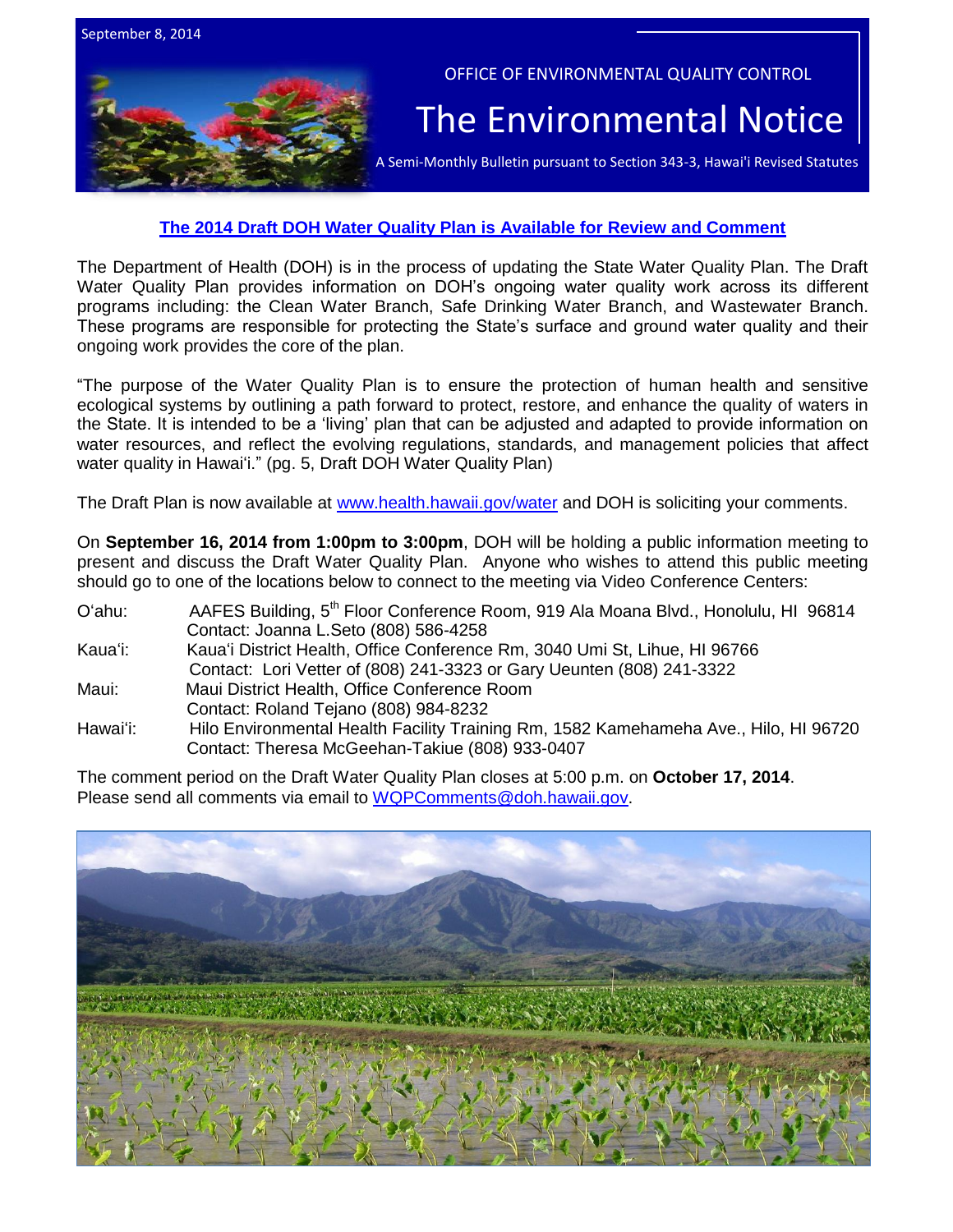# **ANNOUNCEMENTS:**

The Environmental Protection Agency (EPA) launched an interactive web-based mapping tool that provides information on the Federal Environmental Impact Statements (EIS) filed with EPA. This includes 48 EISs filed since 2004 in Hawaii.

Check it out at: <http://nepassisttool.epa.gov/nepassist/eismapper/index.html>

Stay tuned for OEQC's new online viewer that links environmental disclosure documents prepared under the Hawaii Environmental Policy Act (HEPA) to geographic locations across the state. The office plans to release the OEQC online viewer in the next edition of this Notice!

# **FRONT PAGE**

[DOH Draft Water Quality Plan is Available for Review and Comment](http://health.hawaii.gov/water/files/2014/09/2014-DOH-DRAFT-Water-Quality-Plan.pdf)

# **O'AHU (HRS 343)**

# **FEDERAL NOTICES**

# **COASTAL ZONE MANAGEMENT NOTICES**

|--|--|

# **SHORELINE NOTICES**

|--|

## **GLOSSARY** ........................................................................................................................................... 8





Neil Abercrombie, Governor · Jessica Wooley, Director · Office of Environmental Quality Control · 235 South Beretania Street, Suite 702 · Honolulu, Hawaiʻi 96813 ∙ Tel: 586-4185 · Fax: 586-4186 · Email: [oeqchawaii@doh.hawaii.gov](mailto:oeqchawaii@doh.hawaii.gov)  Website:<http://health.hawaii.gov/oeqc/> Toll Free: Kauaʻi 274-3141, ext. 64185 · Maui 984-2400, ext. 64185 · Molokaʻi/Lānaʻi 1-800-468-4644, ext. 64185 · Hawaiʻi 974-4000, ext. 64185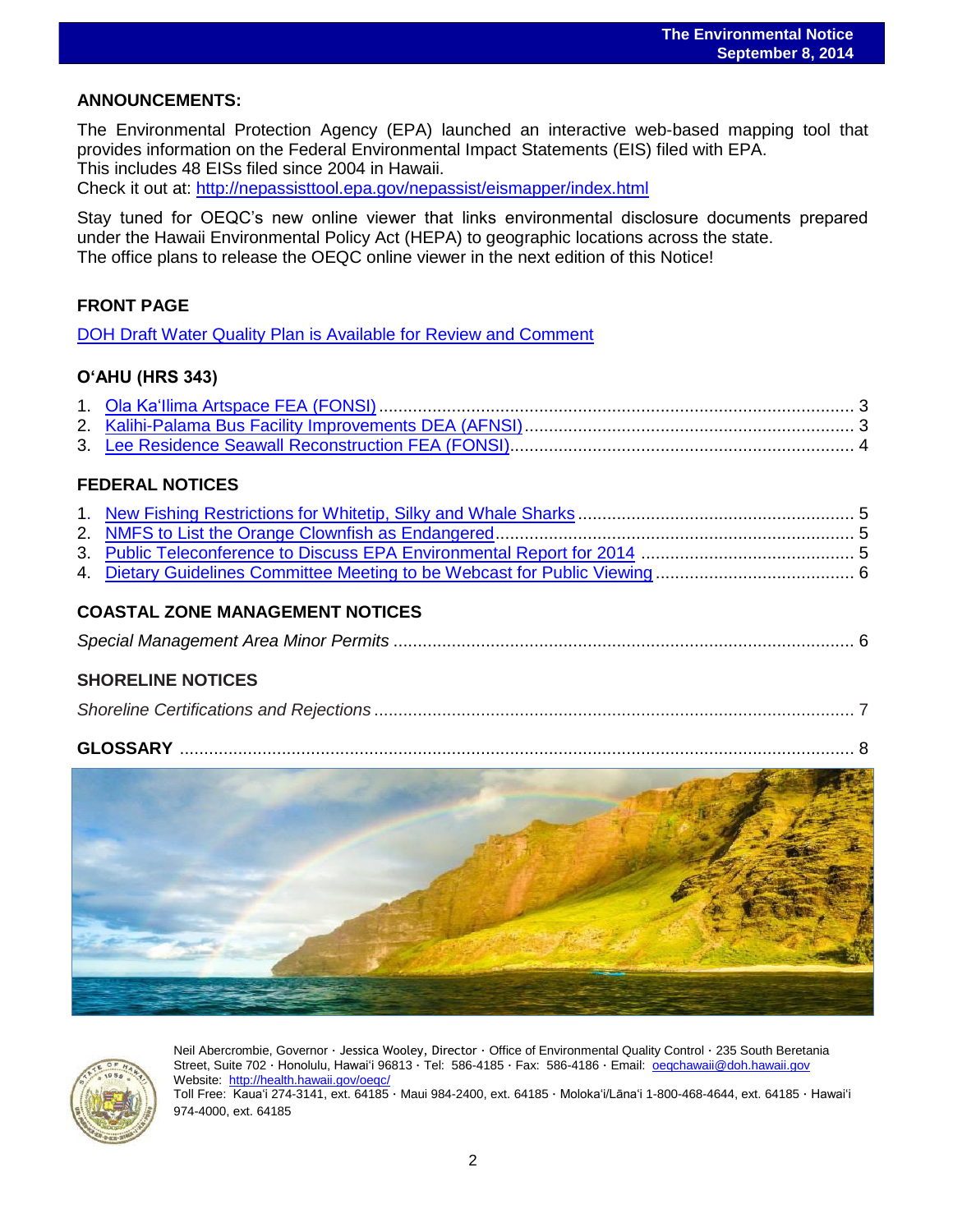# O**'**AHU (HRS 343)

# 1. **[Ola Ka'Ilima Artspace Lofts](http://oeqc.doh.hawaii.gov/Shared%20Documents/EA_and_EIS_Online_Library/Oahu/2010s/2014-09-08-OA-5E-FEA-Ola-Ka-Lima-Artspace-Lofts.pdf) FEA (FONSI)**

| Island:            | Oʻahu                                                                                               |                              |  |  |
|--------------------|-----------------------------------------------------------------------------------------------------|------------------------------|--|--|
| <b>District:</b>   | Honolulu                                                                                            |                              |  |  |
| TMK:               | $(1)$ 2-3-003: 040                                                                                  |                              |  |  |
| <b>Permits:</b>    | Kaka'ako Mauka Area Development Permit,                                                             | North Shore                  |  |  |
|                    | Variance from Pollution Controls (Noise Permit),                                                    | Wahiawa                      |  |  |
|                    | Building Permits, Dewatering Permit, Grading,                                                       | Kahalu'u<br>Waianae<br>0 Ahu |  |  |
|                    | Grubbing, Stockpiling, Trenching, Construction                                                      | Kaneohe<br>Nanakuli Waipahur |  |  |
|                    | Dewatering Permit, Sewer Connection Permit,                                                         | Kapoler                      |  |  |
|                    | <b>Street Usage Permit.</b>                                                                         |                              |  |  |
| <b>Applicant:</b>  | Artspace Projects, Inc., 250 Third Avenue Suite<br>400, Minneapolis, MN 55401                       |                              |  |  |
|                    | Contact: Greg Handberg                                                                              |                              |  |  |
| <b>Approving</b>   |                                                                                                     |                              |  |  |
| Agency:            | Hawai'i Housing Finance and Development Corporation (HHFDC), 677 Queen Street<br>Honolulu, HI 96813 |                              |  |  |
|                    | Contact: Ms. Janice Takahashi (808) 587-0639                                                        |                              |  |  |
| <b>Consultant:</b> | Bureau Veritas North America, Inc., 841 Bishop Street, Suite 1100, Honolulu, HI 96813.              |                              |  |  |
|                    | Contact: Lori Ford (808) 531-6708                                                                   |                              |  |  |
| Status:            | Finding of No Significant Impact Determination.                                                     |                              |  |  |

The proposed action consists of an eight-level mixed-use property that will include residential, commercial, parking, and community use areas. This mixed-use development project is intended to serve the broader Hawaiian community by developing a traditional Hawaiian Cultural Center with classroom space, space for teaching and performing Hula, music and other traditional practices, as well as 84 units of affordable multi-ethnic artist housing for artists and their families.

## 2. **[Kalihi-Palama Bus Facility Improvements](http://oeqc.doh.hawaii.gov/Shared%20Documents/EA_and_EIS_Online_Library/Oahu/2010s/2014-09-08-OA-5E-DEA-FONSI-Kalihi-Palama-Bus-Facility-Improvements.pdf) DEA (AFNSI)**

| Island:          | Oʻahu                                                                                                                                                                                                                                    |
|------------------|------------------------------------------------------------------------------------------------------------------------------------------------------------------------------------------------------------------------------------------|
| <b>District:</b> | Honolulu                                                                                                                                                                                                                                 |
| TMK:             | $(1)$ 1-2-015:006 and $(1)$ 1-2-017:002                                                                                                                                                                                                  |
| <b>Permits:</b>  | U.S. Army Corps of Engineers Section 404 and<br>North Shore<br>Section 10 permit, Section 401 Water Quality<br>Wahiaw<br>Certification, National Pollutant Discharge<br>Elimination System (NOI C and NOI G) permits,<br>Walanae<br>O'Ah |
|                  | Stream Channel Alteration permit, Coastal Zone<br>Nänäkuli Waipa<br>Management Federal Consistency Review, City<br>Kapolei<br>and County of Honolulu Grading permit                                                                      |
|                  | <b>Proposing/Determination</b>                                                                                                                                                                                                           |
| Agency:          | Department of Transportation Services, City and<br>County of Honolulu, 650 South King St, 3rd Floor, Honolulu, HI 96813<br>Contact: (808) 768-8378                                                                                       |



**Consultant:** R. M. Towill Corporation, 2024 North King Street, Honolulu, HI 96819 Contact: Mr. Brian Takeda (808) 842-1133

**Status:** Statutory 30-day public review and comment period starts; comments are due by October 8, 2014. Please send comments to the proposing/ determination agency and consultant.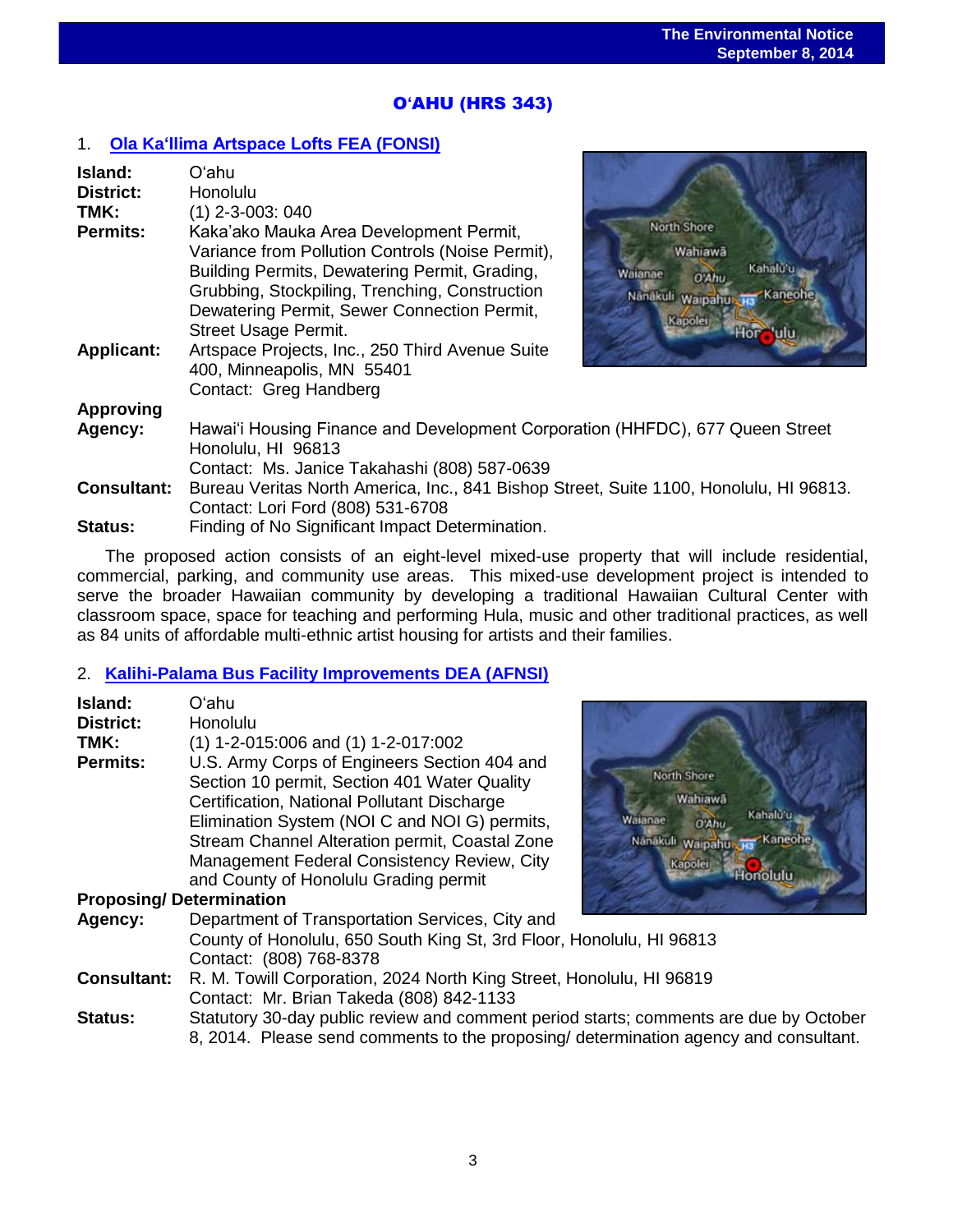The City and County of Honolulu (CCH), Department of Transportation Services (DTS), proposes to install stream stabilization measures to prevent further erosion of the west bank of Kalihi Stream, located along the eastern boundary of the Kalihi-Palama Bus Facility. Past storm events have significantly eroded the Kalihi Stream bank, specifically near the western curve of the stream bend, to the extent that a portion of the Kalihi-Palama Bus Facility's parking lot is in danger of being structurally undermined. Therefore, DTS proposes to install stream bank protection and stabilization measures along the western bank of Kalihi Stream to prevent further erosion, scour and loss of the Kalihi-Palama Bus Facility. The proposed Project includes the improvement of approximately 18,000 square feet of the west bank of Kalihi Stream (approximately 620 linear feet in length, and 29 feet in width). The Project site and area of disturbance is primarily within the CCH's parcel containing the west bank of Kalihi Stream and the Kalihi-Palama Bus Facility, identified by Tax Map Key (TMK) (1):1-2-015:006. A portion of the Project site within the banks of Kalihi Stream is also within the neighboring, privately-owned parcel identified as TMK (1):1-2-017:002.

# 3. **[Lee Residence Seawall Reconstruction FEA \(FONSI\)](http://oeqc.doh.hawaii.gov/Shared%20Documents/EA_and_EIS_Online_Library/Oahu/2010s/2014-09-08-OA-5E-FEA-Lee-Residence-and-Seawall-Reconstruction.pdf)**

| Island:<br><b>District:</b><br>TMK:<br><b>Permits:</b> | Oʻabu<br>Waialae-Kahala<br>$(1)3 - 5 - 3$ : 2 and 3.<br>Special Management Area Use Permit and<br>Shoreline Setback Variance.                                                 | North Shore                                                    |
|--------------------------------------------------------|-------------------------------------------------------------------------------------------------------------------------------------------------------------------------------|----------------------------------------------------------------|
| <b>Applicant:</b>                                      | Kyong-su Im, 1608 Laukahi Street, Honolulu, HI<br>96821<br>Contact: (808) 258-7877                                                                                            | Wahiawā<br>Kaha<br>Walanae<br>O'Ahu<br>Nanakuli Waipahu<br>'Ka |
| <b>Approving</b><br>Agency:                            | City and County of Honolulu, Department of<br>Planning and Permitting, 650 South King Street,<br>7th Floor, Honolulu, HI 96813<br>Contact: Steve Tagawa (808) 768-8024.       | Kapolei                                                        |
| <b>Consultant:</b><br><b>Status:</b>                   | Group 70 International, Inc., 925 Bethel Street, 5th Floor, Honolulu, HI 96813<br>Contact: Jeffrey Overton (808) 523-5866.<br>Finding of No Significant Impact Determination. |                                                                |

The Applicant seeks a Shoreline Setback Variance for the construction of a hybrid sloping rubble revetment, which includes a three-foot vertical concrete section at its crest, which will replace an unauthorized vertical seawall and rubble revetment which was removed along the 120-foot long makai boundary of the site. The Applicant has worked with the State Office of Conservation and Coastal Lands to remove the illegal structures and to establish a shoreline which was certified by the State on August 1, 2014 (File No.: OA-1573). The proposal includes an integrated concrete stairway accessing the shoreline, open steel cable, safety fencing, paved walkway with view area, and concrete fence walls along both left and right boundaries.

The Applicant also seeks a Special Management Area Use Permit to construct two dwellings and a garage/mechanical building. The two-story dwellings will have about 16,526 square feet and 6,691 square feet of floor area. The detached garage/mechanical building will have about 3,820 square feet of floor area. The proposal will also require grading, stockpiling and building permits from the Department of Planning and Permitting. When development permits are received, the Applicant anticipates construction to take approximately 22 months to complete.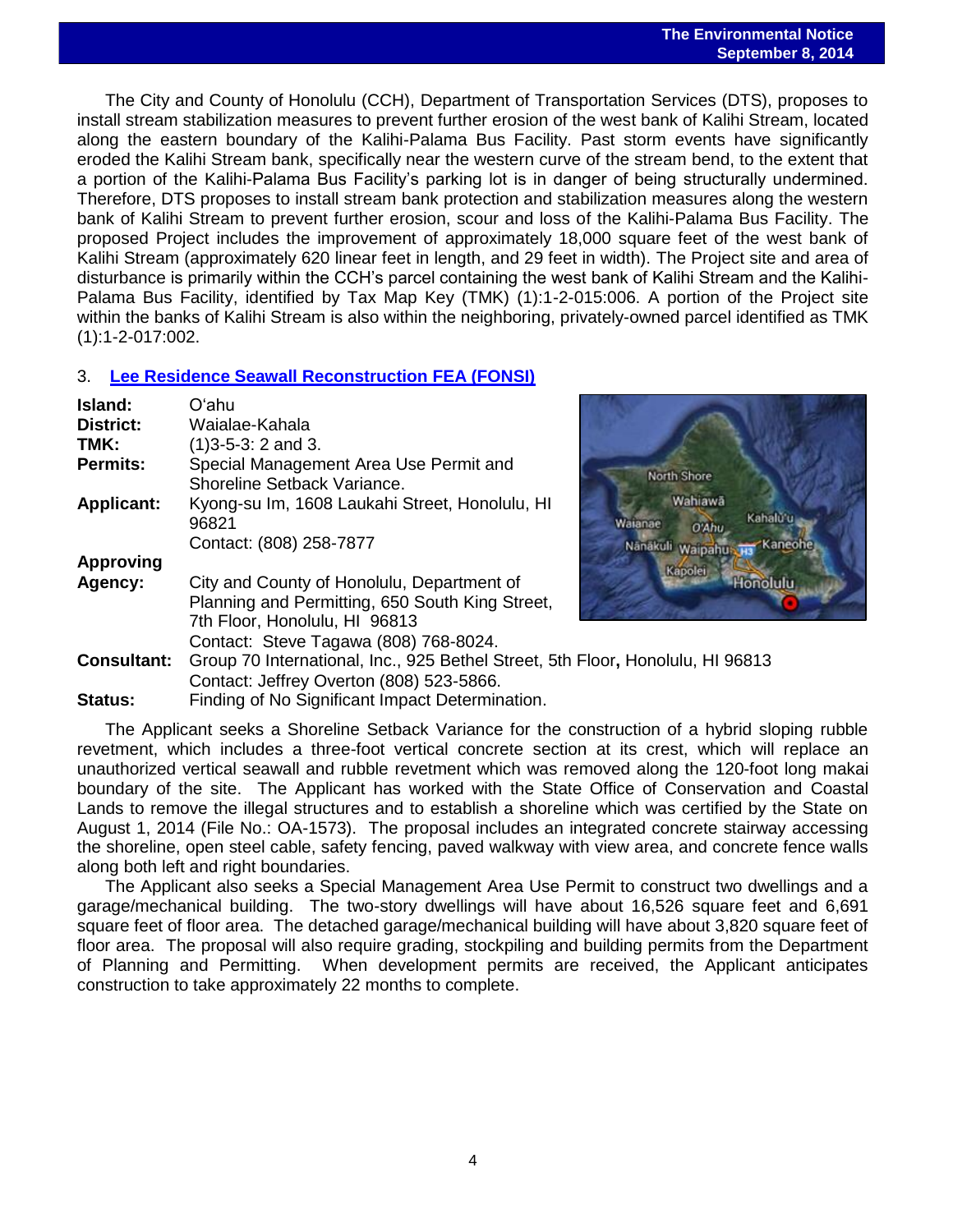# FEDERAL NOTICES

# 1. [New Fishing Restrictions for Whitetip, Silky and Whale Sharks](http://www.gpo.gov/fdsys/pkg/FR-2014-08-22/pdf/2014-19962.pdf) - August 22, 2014

The National Marine Fisheries Service (NMFS) proposes regulations under authority of the Western and Central Pacific Fisheries Convention Implementation Act (WCPFC Implementation Act) to implement fishing restrictions on the oceanic whitetip shark (Carcharhinus longimanus), the whale shark (Rhincodon typus), and the silky shark (Carcharhinus falciformis). The regulations would apply to owners and operators of U.S. commercial fishing vessels used for highly migratory species (HMS). These new restrictions would prohibit the retention, transshipment, storage, or landing of oceanic whitetip sharks or silky sharks; in addition, if these sharks were to be caught, they must be released of as soon as possible, with as little harm to the shark as possible. The regulations for whale sharks would prohibit setting a purse seine on a whale shark and would specify certain measures to be taken and reporting requirements in the event a whale shark is encircled in a purse seine net. The public is encouraged to comment on this matter. Comments must be submitted in writing by October 6, 2014. To submit a comment, please contact Michael D. Tosatto, NOAA Inouye Regional Center at 1845 Wasp Blvd., Building 176, Honolulu, HI 96818. **Contact:** Rini Ghosh, NMFS PIRO, 808-725-5033.

## 2. [NMFS to List The Orange Clownfish as Endangered](http://www.gpo.gov/fdsys/pkg/FR-2014-09-03/pdf/2014-20955.pdf) - September 3, 2014

The National Marine Fisheries Service (NMFS) was presented with a petition to list eight pomacentrid reef fish as being either threatened or endangered under the Endangered Species Act (ESA). NMFS finds that the petition presents substantial information indicating that the petitioned action may be warranted for the orange clownfish (Amphiprion percula). Therefore, NMFS announces a 90-day finding for the orange clownfish to be listed as threatened or endangered (under ESA). NMFS also finds that the petition fails to present a satisfactory level of scientific or commercial information to justify any action for the remaining six species, including the Hawaiian dascyllus (Dascyllus albisella), blue-eyed damselfish (Plectroglyphidodon johnstonianus), black-axil chromis (Chromis atripectoralis), blue-green damselfish (Chromis viridis), reticulated damselfish (Dascyllus reticulatus), and blackbar devil or Dick's damselfish (Plectroglyphidodon dickii).

NMFS will conduct a status review for the Orange Clownfish to determine if the petitioned action is warranted. To ensure that the status review is comprehensive, NMFS welcomes any information or comments relating to the listing of the Orange Clownfish as endangered. Please submit written comments to the Branch Chief of the NMFS Protected Resources Division, 1845 Wasp Blvd., Building 176, Honolulu, HI 96818. All information and comments must be recieved by November 3, 2014. **Contact:** Jean Higgins, NMFS Pacific Islands Regional Office, 808-725-5151.

## 3. [Public Teleconference to Discuss EPA Environmental Report for 2014](http://www.gpo.gov/fdsys/pkg/FR-2014-09-02/pdf/2014-20786.pdf) - September 2, 2014

The Environmental Protection Agency (EPA) Science Advisory Board (SAB) announces a public teleconference of the SAB Panel. During the teleconference, the panel will discuss the EPA Report on the Environment 2014, as well as its draft advisory report. The public teleconference will be held on Friday, October 3, 2014, from 1:00 p.m. to 5:00 p.m. (Eastern Time). General information on the SAB, as well as updates regarding the teleconference, will be announced on the EPA website at [http://www.epa.gov/sab.](http://www.epa.gov/sab) **Contact:** Stephanie Sanzone, Designated Federal Officer, EPA Science Advisory Board Staff Office (1400R), U.S. Environmental Protection Agency, 1200 Pennsylvania Avenue NW., Washington, DC 20460; via telephone at (202) 564-2067 or via email at [sanzone.stephanie@epa.gov.](mailto:sanzone.stephanie@epa.gov)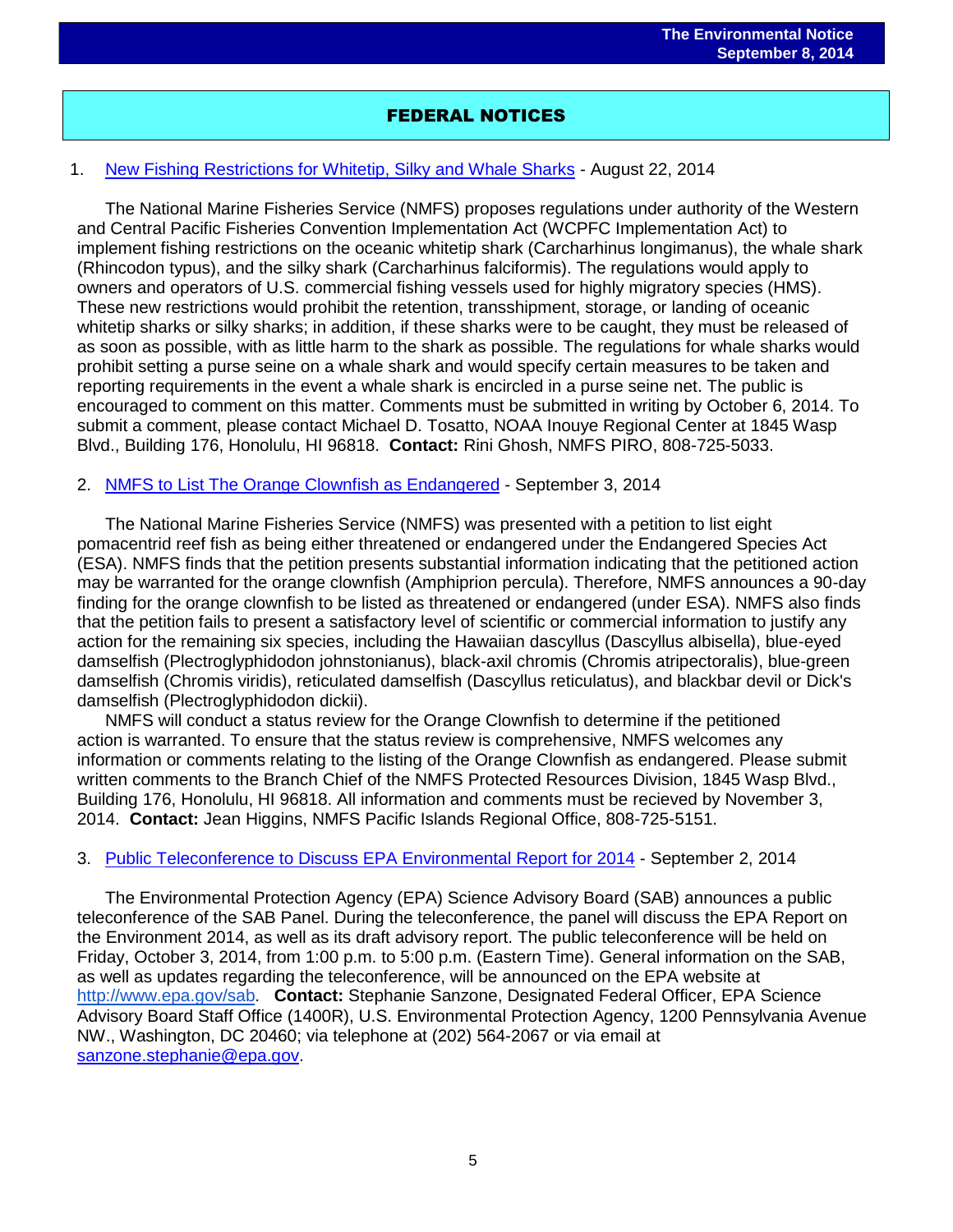4. [Dietary Guidelines Committee Meeting to be Webcast for Public Viewing](http://www.gpo.gov/fdsys/pkg/FR-2014-08-21/pdf/2014-19879.pdf) - August 21, 2014

The U.S. Department of Health and Human Services (HHS) announces a meeting of the 2015 Dietary Guidelines Advisory Committee (DGAC). As required by the Federal Advisory Committee Act (FACA), HHS is holding this meeting in collaboration with the U.S. Department of Agriculture (USDA). This meeting, discussing dietary guidelines for 2015, is completely open to the public and will be accessible via an online webcast. The meeting will be held on September 16, 2014, from 10:30am to 5:15pm (EDT) and September 17, 2014 from 8:00 am to 3:45pm (EDT). Additional general information concerning the webcast is available online at [www.DietaryGuidelines.gov.](http://www.dietaryguidelines.gov/)

**Contact:** Richard D. Olson, Office of Disease Prevention and Health Promotion; via telephone at (240) 453-8280.

## COASTAL ZONE MANAGEMENT NOTICES

## **Special Management Area (SMA) Minor Permits**

The SMA Minor permits below have been approved (HRS 205A-30). For more information, contact the county/state Planning Department. Honolulu (768-8014); Hawaiʻi (East HI 961-8288, West HI 323-4770); Kauaʻi (241-4050); Maui (270-7735); Kakaʻako or Kalaeloa Community Development District (587-2841).

| <b>Location (TMK)</b>              | <b>Description (File No.)</b>                                                                                                                                  | <b>Applicant/Agent</b>                                   |  |
|------------------------------------|----------------------------------------------------------------------------------------------------------------------------------------------------------------|----------------------------------------------------------|--|
| Hawai'i: Keaukaha (2-1-014: 013)   | Construction of a New Pavilion at<br>Onekahakaha Beach Park (SMM 14-307)                                                                                       | County of Hawai'i, Department of<br>Parks and Recreation |  |
| Hawai'i: North Kona (7-4-008: 002) | Removal of Seven Unpermitted Improvements<br>and After-The-Fact Approval for Sixteen As-<br>Built Improvements (SMM 14-308)                                    | Queen Liliuokalani Trust                                 |  |
| Kaua'i: Kapaa (4-3-002: 012)       | <b>Exterior Improvements to Existing</b><br>Lobby/Restaurant Building, New Loading<br>Ramp, Exterior Planters, Construction of Entry<br>Kiosk (SMA(M)-2014-19) | Coconut Coast Partners LP                                |  |
| Maui: Lahaina (4-6-010: 010)       | Fence Installation (SM2 20140089)                                                                                                                              | Sherry Boonstra-Barbier                                  |  |
| Maui: Honolua (4-2-004: 054)       | Ground Sign (SM2 20140090)                                                                                                                                     | Darin Fukunaga                                           |  |
| Maui: Makena (2-1-007: 096)        | Main Dwelling Alteration (SM2 20140092)                                                                                                                        | Dean K. Frampton                                         |  |
| Maui: Kihei (3-9-001: 013)         | Install Sewer Manhole (SM2 20140093)                                                                                                                           | Wayne Arakaki                                            |  |
| Maui: Kihei (3-9-015: 020)         | Install MECO Pole & Transformer (SM2<br>20140094)                                                                                                              | Mary Jo Frye                                             |  |
| Maui: Kihei (2-1-007: 095)         | Apartment Alteration (SM2 20140095)                                                                                                                            | <b>Rick McGovern</b>                                     |  |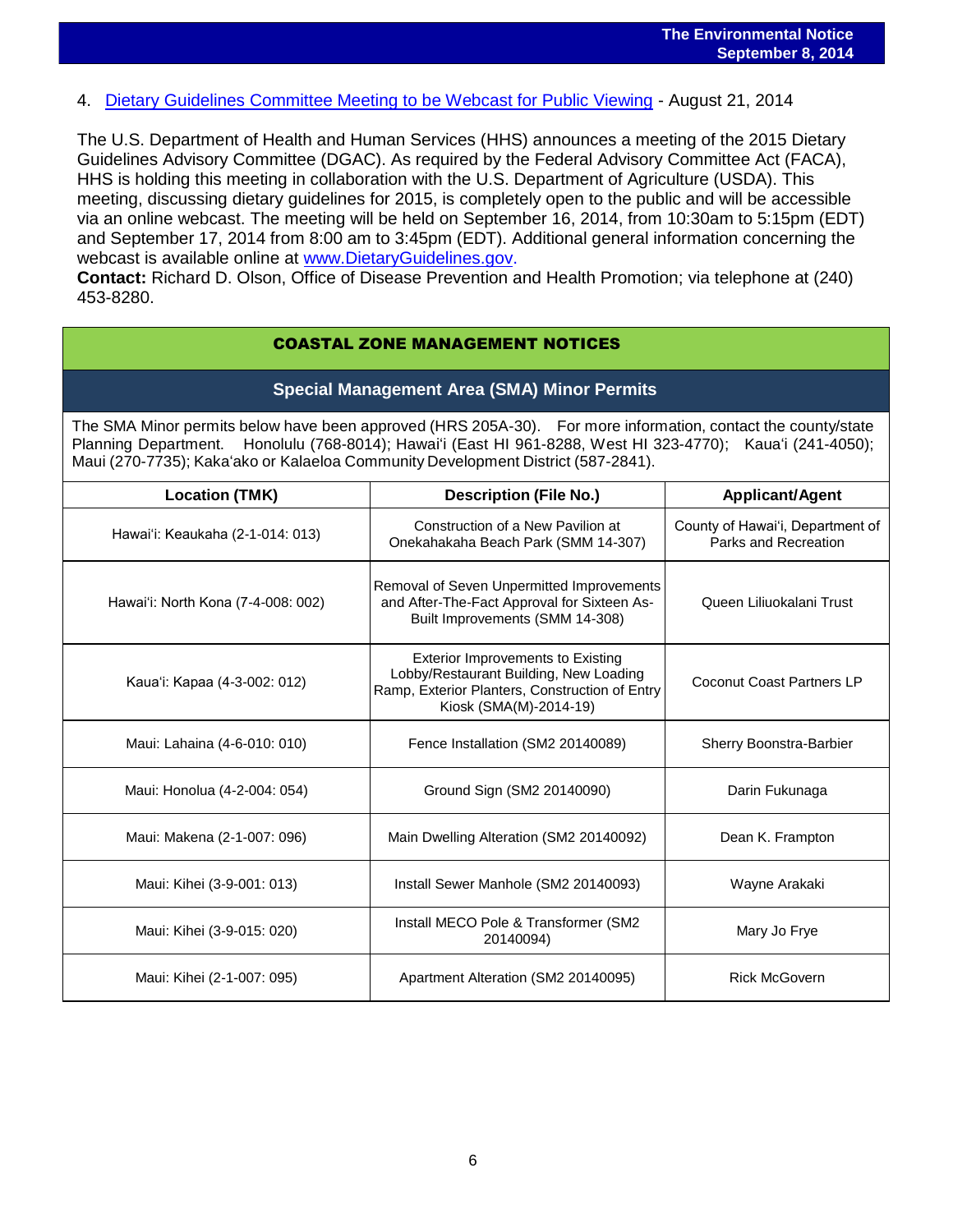# SHORELINE NOTICES

# **Shoreline Certification and Rejections**

The shoreline notices below have been proposed for certification or rejection by DLNR (HRS 205A-42 and HAR 13- 222-26). Any person or agency who wants to appeal shall file a notice of appeal in writing with DLNR no later than 20 calendar days from the date of this public notice. Send the appeal to the Board of Land and Natural Resource, 1151 Punchbowl Street, Room 220, Honolulu, HI 96813.

| File No.      | <b>Proposed/Rejected</b>                   | Location                                                                                                                                                                                                                                                                        | <b>Applicant/Owner</b>                                                                          | <b>TMK</b>                          |
|---------------|--------------------------------------------|---------------------------------------------------------------------------------------------------------------------------------------------------------------------------------------------------------------------------------------------------------------------------------|-------------------------------------------------------------------------------------------------|-------------------------------------|
| OA-1601       | Proposed Shoreline<br>Certification        | Lot 934 as shown on Map 214 of Land<br>Court Application 677 situate at Kailua,<br>Koolaupoko, Oahu<br>Address: 11 Namala Place<br>Purpose: Building setback requirement                                                                                                        | Jaime F.<br>Alimboyoguen/ Hugh<br>Duncan                                                        | 4-3-020:060                         |
| OA-1603       | Proposed Shoreline<br>Certification        | Lot 43 of Mokuleia Beach Subdivision as<br>shown on File Plan 863 situate at<br>Kamananui, Waialua, Oahu<br>Address: 68-253 Au Street<br>Purpose: Building setback requirement                                                                                                  | Jaime F.<br>Alimboyoguen/<br><b>Christopher Stratas</b>                                         | 6-8-012:043                         |
| OA-1604       | <b>Proposed Shoreline</b><br>Certification | Lot 1-A-39 Land Court Application 1089<br>situate at Kamananui, Waialua, Oahu<br>Address: 67-002 Kahaone Place<br>Purpose: Building setback purposes                                                                                                                            | Walter P. Thompson,<br>Inc./ Gregory<br>Kempson                                                 | 6-7-015:040                         |
| OA-1607       | <b>Proposed Shoreline</b><br>Certification | Lot 426 as shown on Map 79, Lots 7307-<br>A and 7268-A as shown on DPP File No.<br>2013/Sub-63 situate at Honouliuli, Ewa,<br>Oahu<br>Address: Makakole Street<br>Purpose: SMA use permit, shoreline<br>setback variance and CDUP to construct<br>portion of a drainage channel | ControlPoint<br>Surveying, Inc./<br>Kapolei<br>Infrastructure, LLC                              | 9-1-014:002 & 9-<br>1-074:036 & 040 |
| MA-584        | <b>Proposed Shoreline</b><br>Certification | Portion of Grant 3343 to Claus Spreckels<br>situate at Spreckelsville Beach, Wailuku<br>Commons, Maui<br>Address: 312 Paani Place<br>Purpose: Building setback and other<br>permitting purposes                                                                                 | Newcomer-Lee Land<br>Surveyors, Inc./ CNS<br>Maui Associates, LLC                               | 3-8-002:035                         |
| <b>HA-488</b> | <b>Proposed Shoreline</b><br>Certification | L.C. Aw. 8455-C, Ap. 2 to Kuluiki and<br>R.P. 3864, L.C. Aw. 7210, Ap. 2 to Kini situate at Keekee 1 <sup>st</sup> and 2 <sup>nd</sup> , South<br>Kona, Island of Hawaii<br>Address: N/A<br>Purpose: Obtain county permits                                                      | Wes Thomas<br>Associates/ the Foo<br>1980 Trust                                                 | 8-1-004:008 &<br>011                |
| KA-389        | <b>Proposed Shoreline</b><br>Certification | Lot 9 of Waipouli Beach Lots being a<br>portion of R.P. 7373, L.C. Aw. 8559-B,<br>Ap. 42 to William C. Lunalilo situate at<br>Waipouli, Kawaihau, Kauai<br>Address: 976 Niulani Street<br>Purpose: Repair sea wall                                                              | Honua Engineering,<br>Inc./ Stephanie L.<br>Skow, Katherine L.<br>Skow and Matthew<br>O. Nelson | 4-3-009:001                         |
| HA-478        | Rejection                                  | Lot 9 as shown on Map 12 of Land Court<br>Application 1618 situate Lalamilo, South<br>Kohala, Island of Hawaii<br>Address: N/A<br>Purpose: Obtain county permits                                                                                                                | Wes Thomas<br>Associates/Dale<br>Okuno                                                          | 6-6-002:018                         |
| KA-383        | Rejection                                  | Portion of Parcel 11 being portion of R.P.<br>7373 Land Commission Award 8559-B,<br>Apana 42 to William C. Lunalilo situate<br>at Waipouli, Kawaihau, Kauai<br>Address: 4-796 Kamoa Road<br>Purpose: Determine shoreline setback                                                | Esaki Surveying and<br>Mapping, Inc./ GCT<br>Properties, LLC                                    | 4-3-007:011                         |